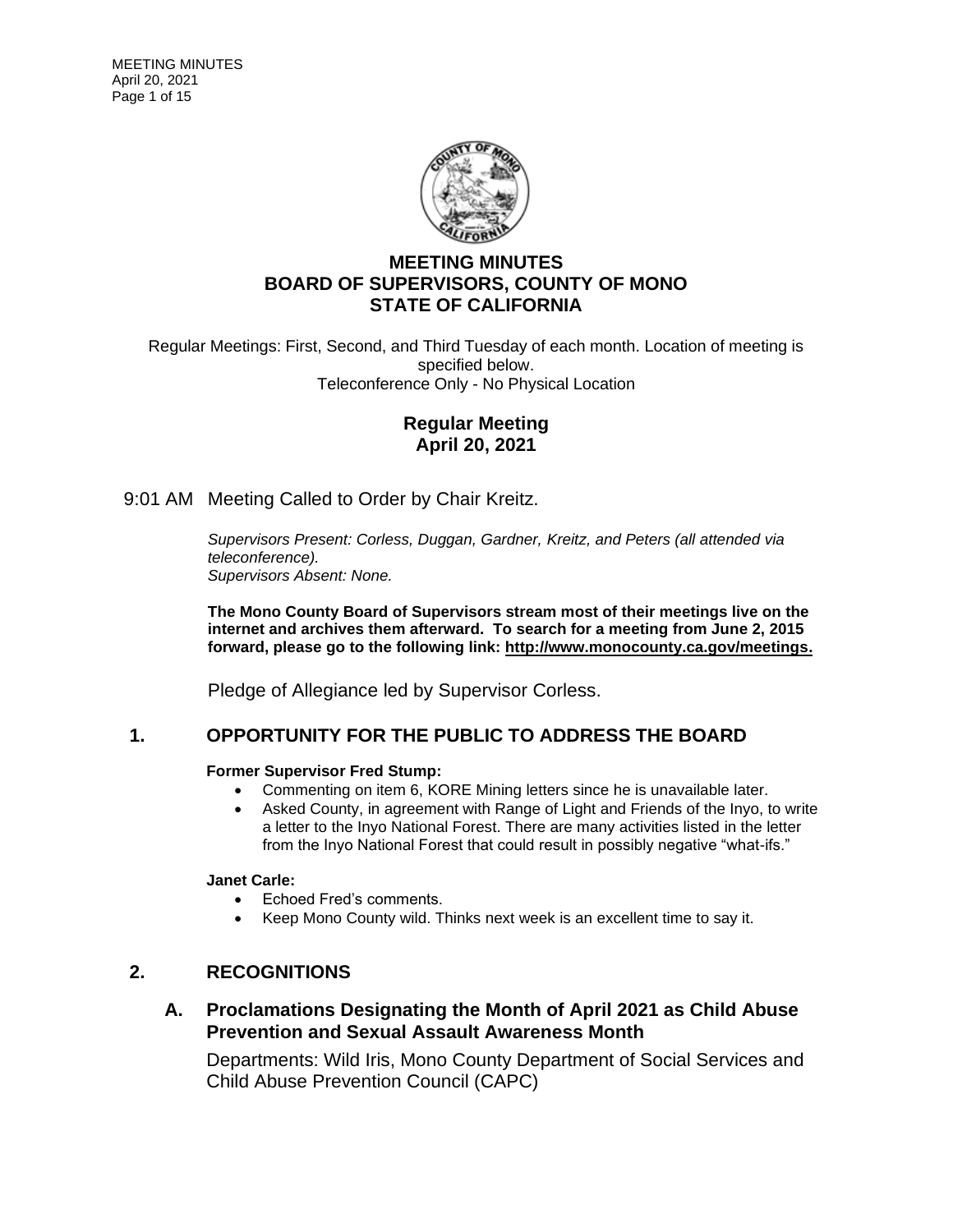(Matthew O'Connor, Michelle Raust, Courtney Powell) - April is nationally recognized as Child Abuse Prevention and Sexual Assault Awareness Month.

**Action:** Proclaim April 2021 as Child Abuse Prevention (CAP) Month **Corless moved; Gardner seconded Vote: 5 yes, 0 no M21-91**

Proclaim April 2021 as Sexual Assault Awareness Month (SAAM). **Duggan moved; Peters seconded. Vote: 5 yes, 0 no M21-92**

Chair Kreitz read proclamations.

### **Michelle Raust, Department of Social Services:**

- Thanked all of their community partners and the Board for their support.
- Recognized Matthew for his years of work he is leaving Wild Iris.

#### **Matthew O'Connor, Wild Iris Executive Director:**

• Speaking on behalf of his staff, it means a lot to them to have their work recognized.

#### **Courtney Powell, Child Abuse Prevention Council:**

- Great collaboration with Mono County Child Abuse Prevention Counsel and Probation, Social Services, Wild Iris, and Behavioral Health.
- Wear blue day.
- In collab with PH the ACES and JACES awareness.
- Trauma informed care training.
- Children's memorial flag raising ceremony.

### **B. Recognition of Dr. Thomas J. Boo, MD**

(Robert C. Lawton, CAO) - Proposed resolution recognizing Dr. Thomas J. Boo, MD.

**Action:** Approve proposed resolution recognizing Dr. Thomas J. Boo, MD. **Gardner moved; Duggan seconded. Vote: 5 yes, 0 no M21-93**

Chair Kreitz read the proclamation.

Comment made by: Former Supervisor Stump Stacey Simon, County Counsel: Wendy Sugimura, CDD Bob Lawton, CAO: Sherriff Braun Alicia Vennos Robin Roberts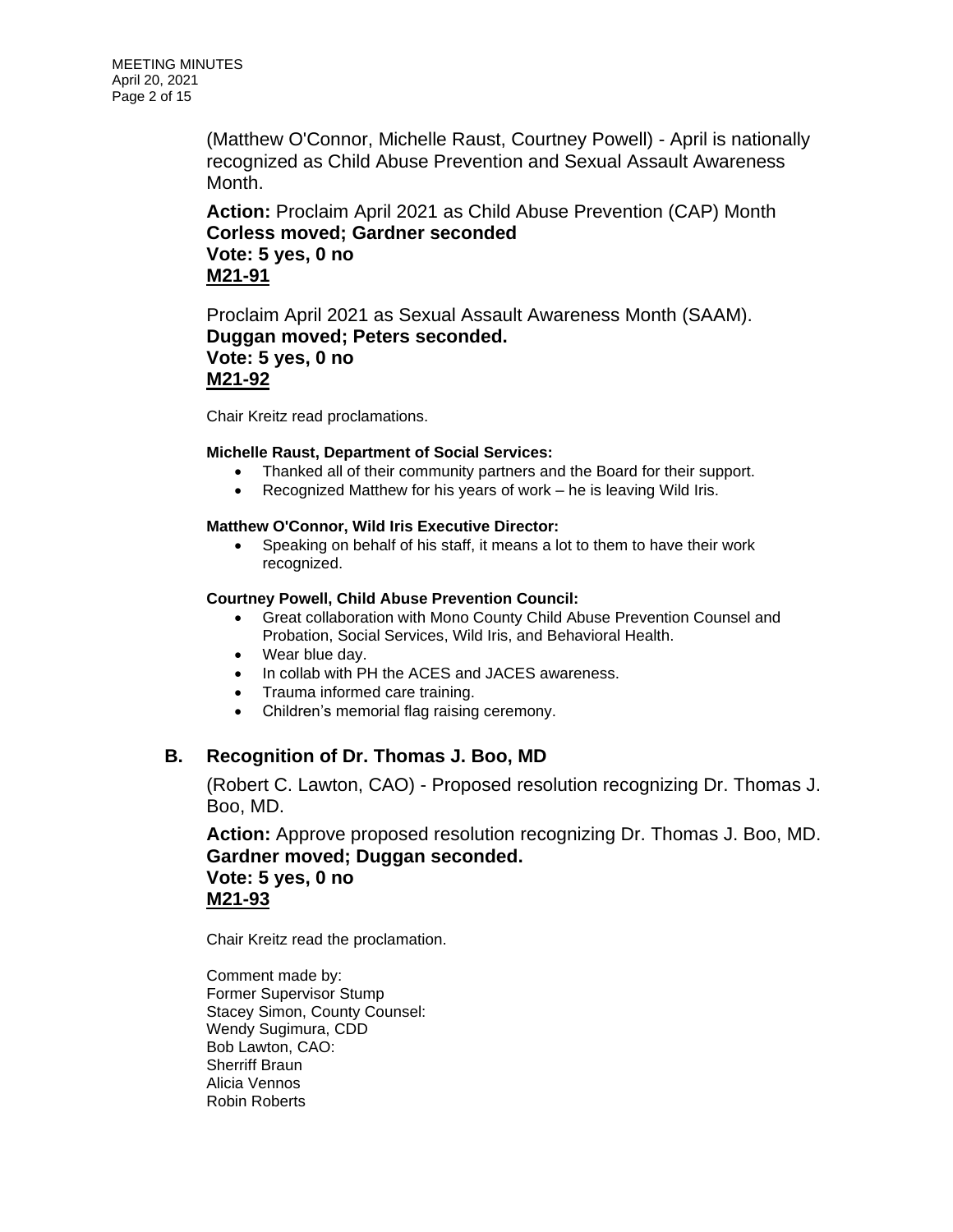Scheereen Dedman

Board comment.

# **3. COUNTY ADMINISTRATIVE OFFICE**

CAO Report regarding Board Assignments **Bob Lawton, CAO:**

- Wednesday, met with Molly DesBaillet, First Five Executive Director. Looks forward to having the county work more closely with First Five.
- JEDI and Workplace Wellness meetings. Both efforts are gaining more traffic.
- Working on budget for the coming year. Met with Janet, Megan, and John, as well as departmental meetings.
- Friday, attended a redistricting webinar.
- Yesterday, welcomed four new County employees.
- Was part of a dress rehearsal for a panel on returning to work in a post-pandemic environment that will be held Thursday as part of the CSAC Legislative Conference.

# **4. DEPARTMENT/COMMISSION REPORTS**

### **Justin Nalder, Solid Waste Superintendent:**

- April 10, Community Clean Up event in Lee Vining.
- April 22, Earth Day.

### **Wendy Sugimura, Community Development Director:**

- April 15, the Planning Commission approved a use modification for Benton Hot Springs.
- Workshop with Planning Commission on accessory dwelling units.

# **5. CONSENT AGENDA**

(All matters on the consent agenda are to be approved on one motion unless a board member requests separate action on a specific item.)

# **A. Board Minutes - March 16, 2021**

Departments: Clerk of the Board

Approval of the Board Minutes from the Regular Meeting on March 16, 2021.

**Action:** Approve the Board Minutes from the Regular Meeting on March 16, 2021.

**Peters moved; Gardner seconded Vote: 5 yes, 0 no M21-94**

**B. Budget Adjustment for the Grand Jury Budget Unit**

Departments: Finance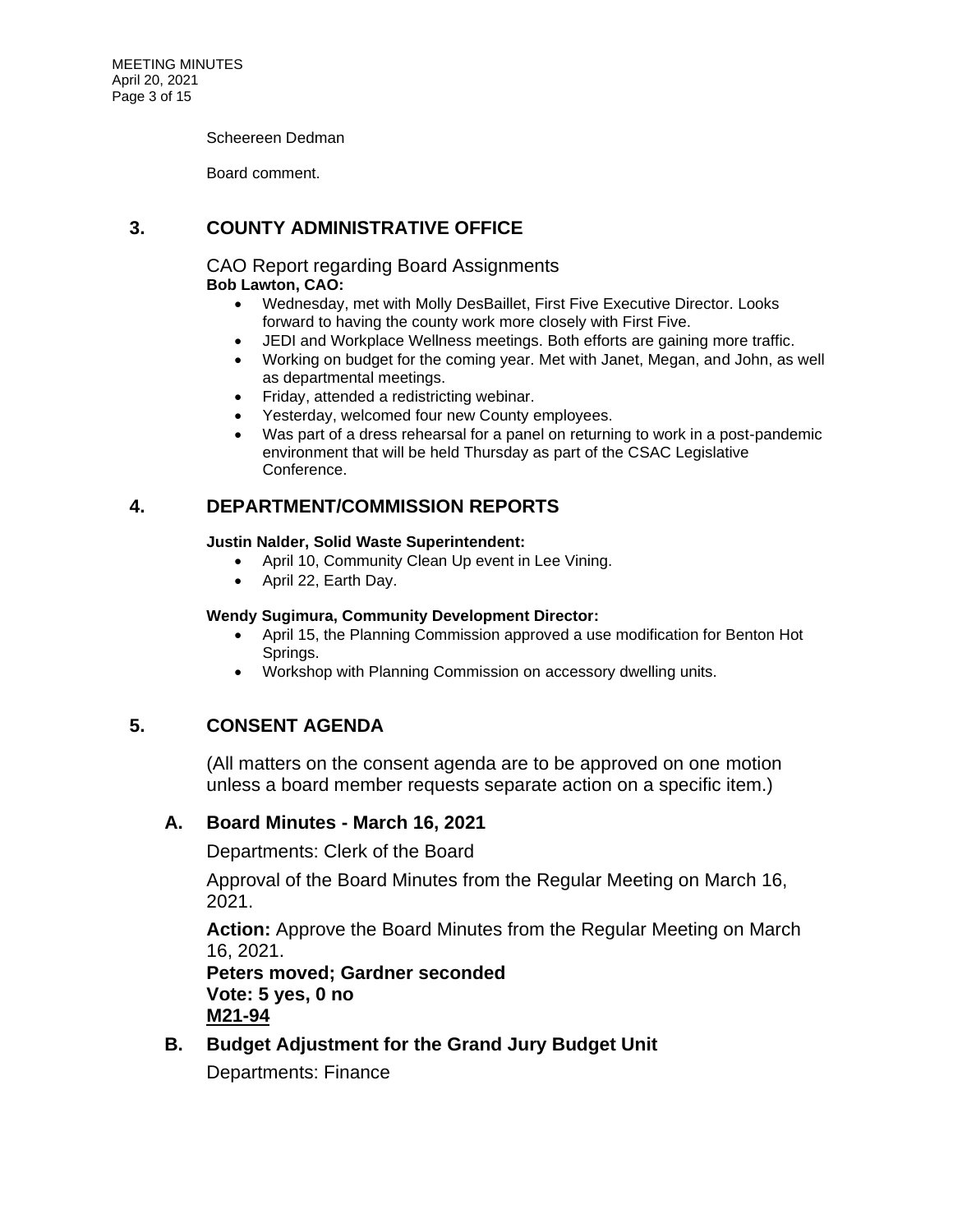The Mono County Board of Supervisors adopted a budget for the Grand Jury for fiscal year 2020-2021 that included \$10,000 in expenditures. On March 11, 2021, Finance received a request for a budget increase from the Superior Court of California - Mono County and expenditures to date indicate insufficient remaining appropriations for the Grand Jury to complete its duties. The budget request was not received in time for the mid-year budget adjustment, so this request to use contingency funds is being addressed independently.

**Action:** Approve use of contingency for Grand Jury in amount of \$2,500. **Peters moved; Gardner seconded Vote: 5 yes, 0 no M21-95**

# **C. Community Development Block Grant 2021 Application**

Departments: Finance

As per the public hearing held on April 13, 2021 Mono County intends to submit an application in response to the 2020 Community Development Block Grant Notice of Funding Availability for Homeownership assistance.

**Action:** Adopt Resolution R21-28, Approving the submission of an application for the Community Development Block Grant 2021 Notice of Funding Availability.

**Peters moved; Gardner seconded Vote: 5 yes, 0 no R21-28**

# **D. Allocation List Amendment - Behavioral Health**

Departments: Behavioral Health

Proposed resolution Authorizing the County Administrative Officer to Amend the County of Mono List of Allocated Positions to Remove One 1.0 FTE Director of Clinical Services and Add Two 1.0 FTE Staff Services Analyst IIs. This amendment will increase Mono County Behavioral Health's capacity to meet compliance-related requirements and expand wellness center activities throughout the County.

**Action:** Adopt proposed resolution R21-29, Authorizing the County Administrative Officer to Amend the County of Mono List of Allocated Positions to Remove One 1.0 FTE Director of Clinical Services and Add Two 1.0 FTE Staff Services Analyst IIs.

**Peters moved; Gardner seconded. Vote: 5 yes, 0 no R21-29**

**E. Women Infants and Children (WIC) Program Contract Amendment #19-10162, A01**

Departments: Public Health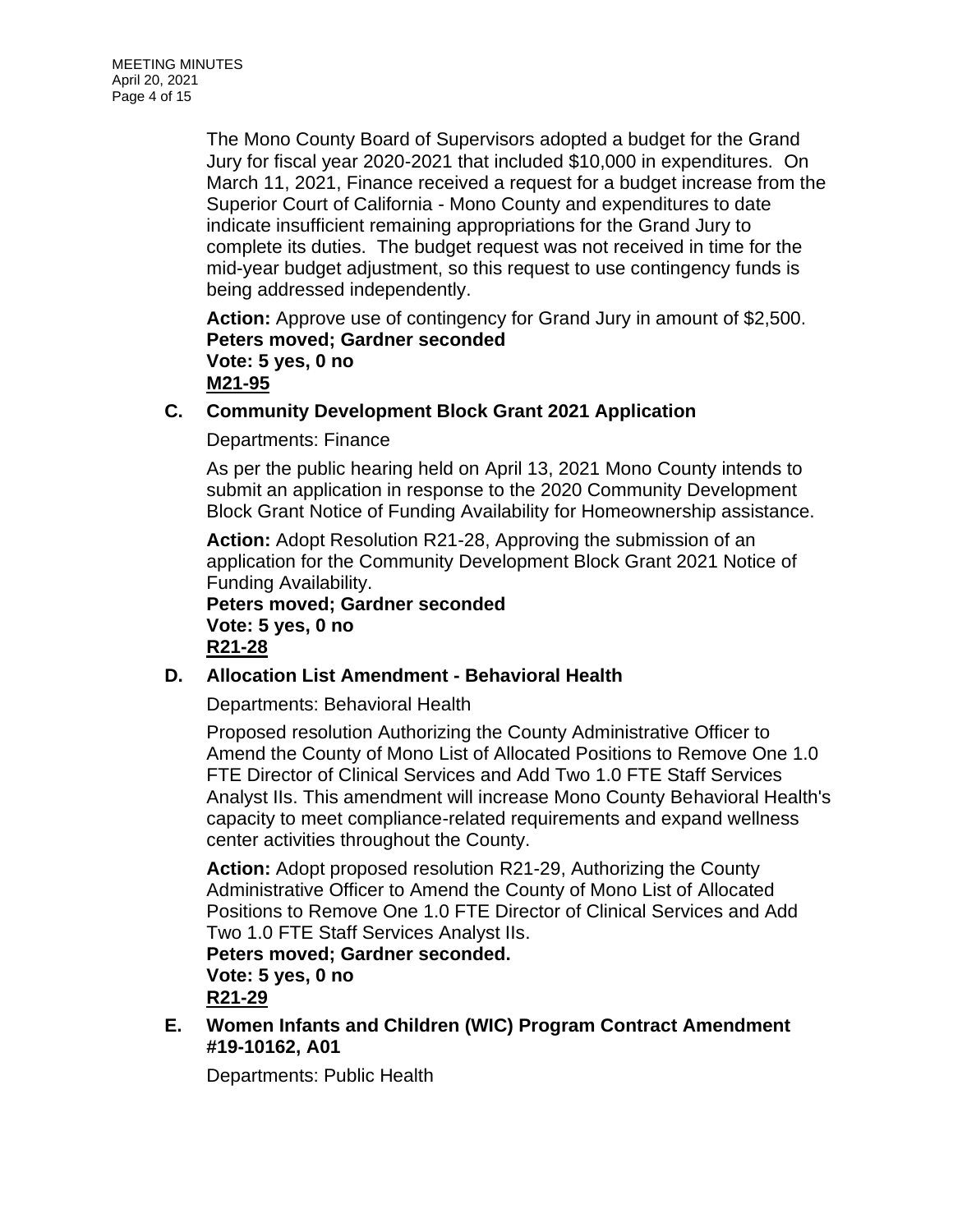Proposed Standard Agreement Amendment with California Department of Public Health (CDPH) Women, Infants, and Children (WIC) Program pertaining to Contract #19-10162, A01.

**Action:** Approve County entry into proposed contract amendment and authorize Board Chair to execute said contract on behalf of the County by signing the following: one (1) copy of Standard Agreement Amendment (STD 213A).

**Peters moved; Gardner seconded Vote: 5 yes, 0 no M21-96**

# **6. CORRESPONDENCE RECEIVED**

Direction may be given to staff regarding, and/or the Board may discuss, any item of correspondence listed on the agenda.

*The Board acknowledged receipt of the correspondence.*

# **A. Letter from Southern California Edison re: the Mill Creek and Wilson System**

A letter from Southern California Edison in response to the letter sent by the Board of Supervisors on November 3, 2020 regarding the management of flows in Mill Creek and the Wilson system in Mono County.

# **B. Federal Energy Regulatory Commission (FERC) Letters re: Dams Part of the Lee Vining Creek Project, FERC Project No. 1388-CA**

Federal Energy Regulatory Commission (FERC) letters regarding the following: (1) Completing of Poole Powerhouse Flowline Repair; (2) 2021 DSSMP/2020 DSSMR Submittal for Rhinedollar Dam, Saddlebag Dam, Tioga Lake Dam.

# **C. USDA Forest Service Long Valley Exploration Drilling Project Update**

The Mammoth Ranger District of the Inyo National Forest is initiating the analysis process for the proposed Long Valley Exploration Drilling Project proposed by Kore USA Ltd. (Kore Mining). The Long Valley Mineral Exploration Project would include drilling exploratory bore holes to investigate mineral potential on the mining claim, and subsequent reclamation.

### **Lynn Boulton, Chair of Sierra Club:**

• Urged Board to oppose the project every step of the way as they did in the 1990's. Can tip the scales for the Long Valley Bi State Sage Grouse population.

### **Wendy Schneider, Friends of the Inyo, Executive Director:**

• Encouraged the Board to completely oppose this proposal every step of the way. It is inconsistent with Mono County's motto "Wild by Nature."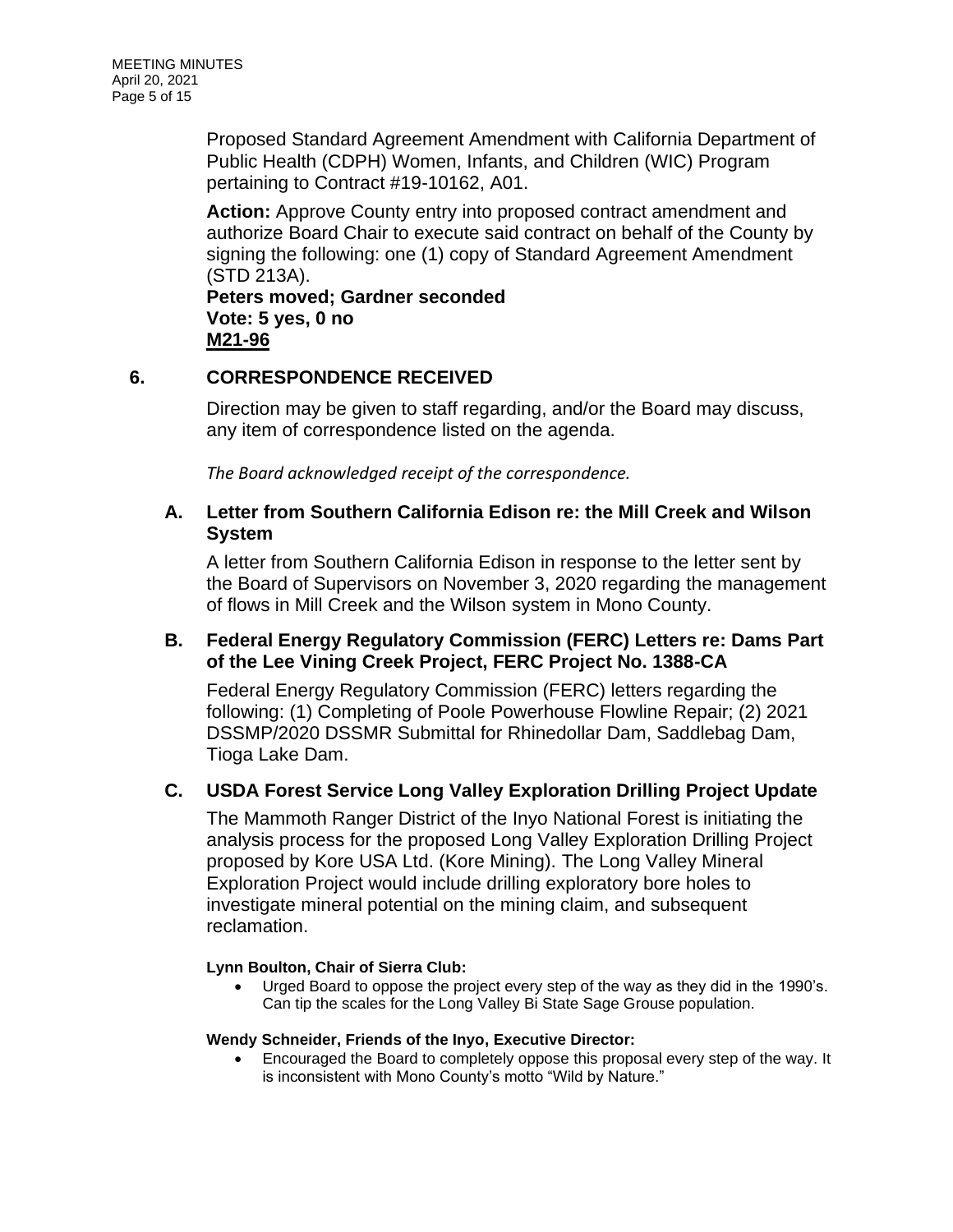#### **Gary Nelson:**

- A few years ago, he attended a meeting concerning a proposed mine outside of Bridgeport and many of the public in attendance had expressed concern over cyanide heap leaching reservoir that would be a part of the project. One of the proponents said that the poisonous material would leak into rough creek and into Nevada. Worried about the introduction of poisonous materials into the head of the Owens River.
- Asked the Board to join the citizens who will rise up against this.

#### **Chris Bubser:**

- Strongly opposes this mine and exploratory activities for environmental and health reasons.
- Christopher Leonard, fly fishing guide, asked her to read his comments for him since he is in class (in opposition).

#### **Kevin Peterson, Hot Creek Ranch Operations Manager:**

• Opposed core mining operations. Serious concerns for hot creek fishery, has Fish and Wildlife been alerted to this and what is their stance? The ability to do the exploration is based on a law from 1872, which at the time included a mile and a pickax. At the very least need an environmental impact study before moving forward.

#### **Sarah:**

• Opposes the project.

#### **Gordon Martin, Mammoth District Ranger:**

- Is in the meeting to hear all of the comments.
- Encourages everyone to submit comments directly to the Forest Service as part of the project record in order to be taken into consideration.

#### **Malcolm Clark, Range of Light:**

• Echoes the other comments of opposition.

Board consensus to send a comment letter for May 4 meeting.

### **D. Letter from Sierra Club Range of Light Group re: Long Valley Exploration Drilling Project**

A letter from the Executive Committee of the Sierra Club Range of Light Group requesting the Mono County Board of Supervisors comment on the Long Valley Exploratory Drilling Project.

### **E. Letter from Friends of the Inyo re: Long Valley Exploration Drilling Project**

A letter from Wendy Schneider, Executive Director of Friends of the Inyo, requesting the Mono County Board of Supervisors comment on the Long Valley Exploratory Drilling Project.

### **Lynn Boulton:**

• Has more info about the geology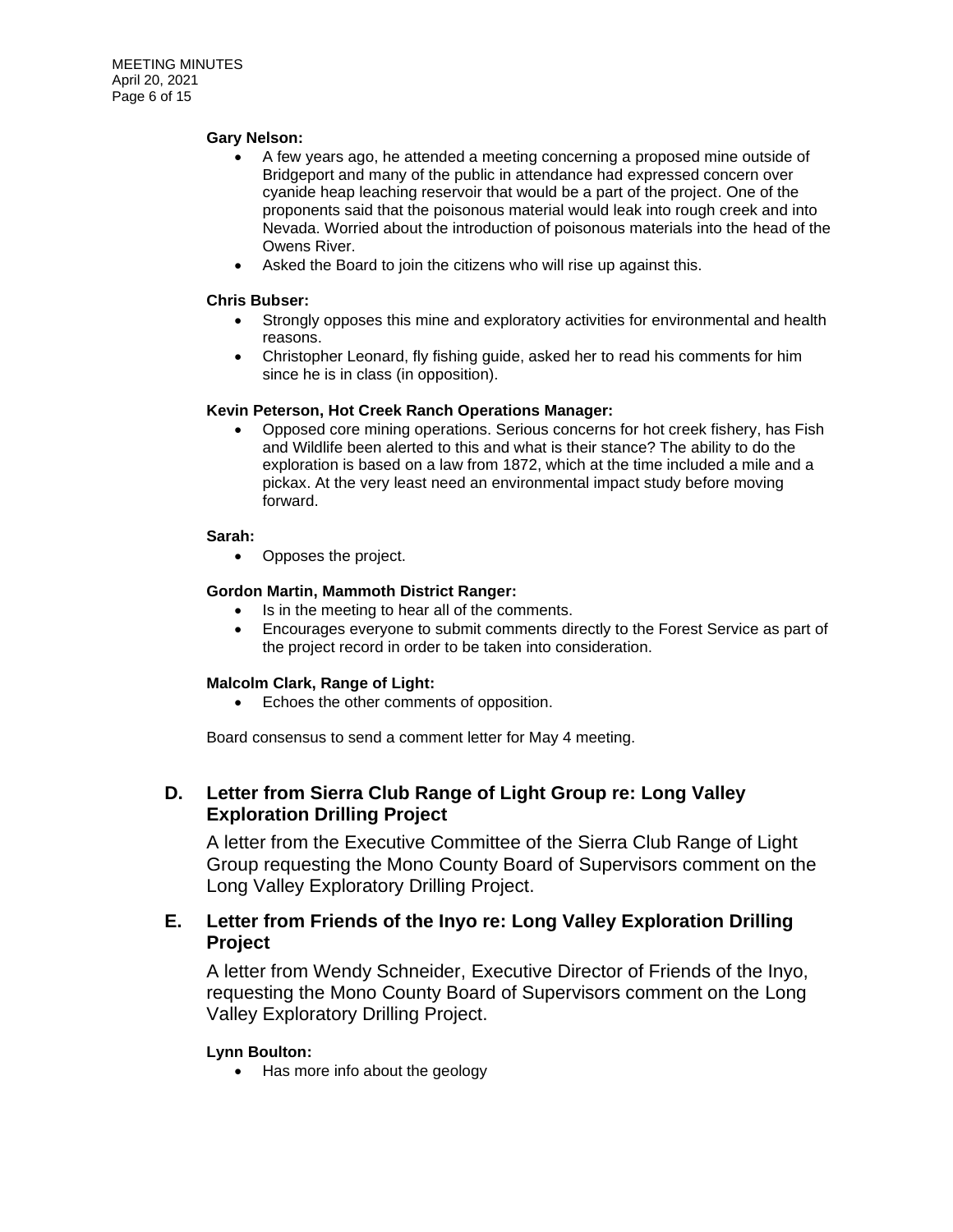# **7. REGULAR AGENDA - MORNING**

# **A. COVID-19 (Coronavirus) Update**

(Robert C. Lawton, CAO, Bryan Wheeler, Public Health Director) - Update on Countywide response and planning related to the COVID-19 pandemic, including reports from the Emergency Operations Center (EOC), Unified Command (UC), and the various branches of the EOC, including Community Support and Economic Recovery, Joint Information Center (JIC), and Public Health.

### **Action:** None.

### **Bryan Wheeler, Public Health Director:**

• Went through presentation.

### **Supervisor Kreitz:**

- Asked for actual case rate.
- The real case rate is 4-5 cases in the last 2 weeks (versus adjusted case rate).

### **Supervisor Garnder:**

- In terms of moving to Orange tier would allow for 50% capacity inside-dining? Yes, begins tomorrow, should metrics be correct.
- Vaccinating everyone 16 years old and older, estimating the population of less than 16 is about 2500 - 3000 people, so when we say we have 7000 people fully vaccinated, we have more than half of the population vaccinated?
- The State has our population around 10,000, excludes those not eligible for the vaccine. State has 68% of our population having at least one dose. Margin between first and second dose is somewhere in the 60 percentile. We have also vaccinated people who live in Nevada but are employees in Mono.

### **Supervisor Duggan:**

- PPE working with other agencies to distribute to businesses? There is a shortage.
- EOC was distributing, Public Health is not. There are no major PPE shortages.

### **Gordon Martin:**

- Pfizer is on track to be approved for 12–15-year-old children. Any consideration for reserving the vaccines so that they are on hand once there is approval?
- Yes, they have been reserved.

# **B. Mountain View Fire Update**

Departments: Mountain View Fire Emergency Operations Center

(Justin Nalder, EOC Director) - Update on the Mountain View Fire in Walker, California.

### **Action:** None.

### **Justin Nalder, EOC Director:**

• Provided update of the fire recovery.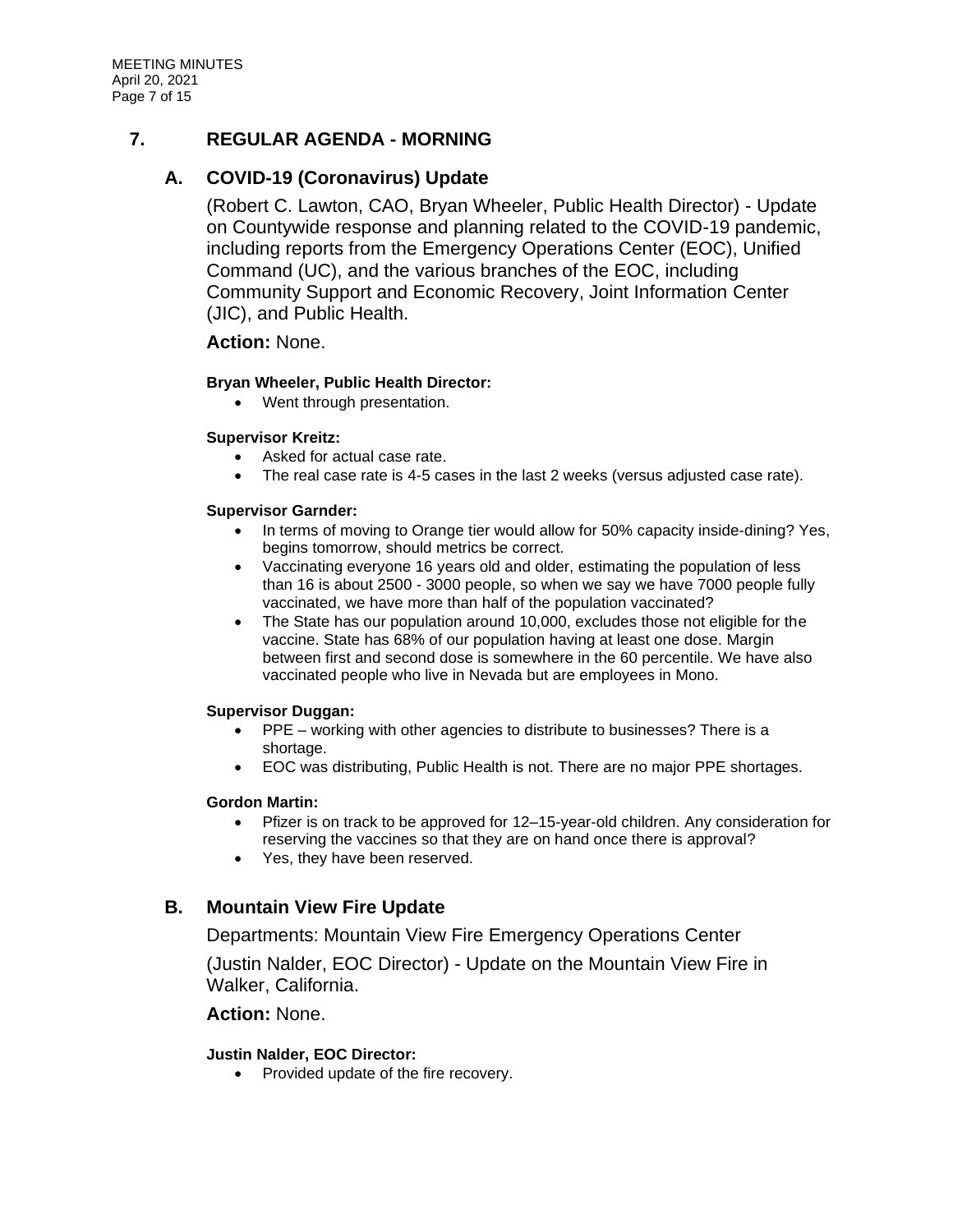#### **Supervisor Peters:**

• Concerns floating through the community – accessing contractors, request to see if the County can facilitate a local assistance center specific to planning.

### **Wendy Sugimura:**

- Wanted to recognize Jason Davenport and Don Nunn for doing the trailer inspections. It was a great deal of work. They put in long hours and went above and beyond.
- Recognized the remaining staff.

# **C. Airport Road/Hot Creek Road Project - Start Date, Duration, Traffic Control**

### Departments: Public Works Engineering

(Chad Senior, Associate Engineer) - This item is a brief oral update on the Airport Road project to provide public information on the project start date, duration, and expected traffic delays. Parties interested in potential delays along Airport Road (serving the Mammoth Yosemite Airport) and Hot Creek Road should view this item, and/or visit the County Project web page at: https://monocounty.ca.gov/engineering/page/projects-notices-1

### **Action:** None.

### **Chad Senior, Associate Engineer:**

• Presented item and gave public notice of road construction on Airport Rd. and a portion of Hot Creek Hatchery Rd.

## **D. Letter to Los Angeles Department of Water and Power and U.S. Fish and Wildlife Service Regarding Long Valley Adaptive Management Plan for Bi-State Sage Grouse**

Departments: County Counsel

(Stacey Simon, County Counsel) - Letter to the Los Angeles Department of Water and Power (LADWP) and U.S. Fish and Wildlife Service (USFWS) regarding LADWP's Long Valley Adaptive Management Plan for Bi-State Sage-Grouse.

**Action:** Approve and authorize the Chair to sign proposed letter as revised. **Duggan moved; Gardner seconded. Vote: 5 yes, 0 no M21-97**

**Stacey Simon, County Counsel:**

• Introduced item. Presented letter and its revisions.

# **E. Amending Mono County Code Title 9 - Animals**

### Departments: CAO

(John Craig, Assistant CAO, Malinda Huggins, Animal Control Coordinator) - Proposed Ordinance Amending Mono County Code Title 9 to Change the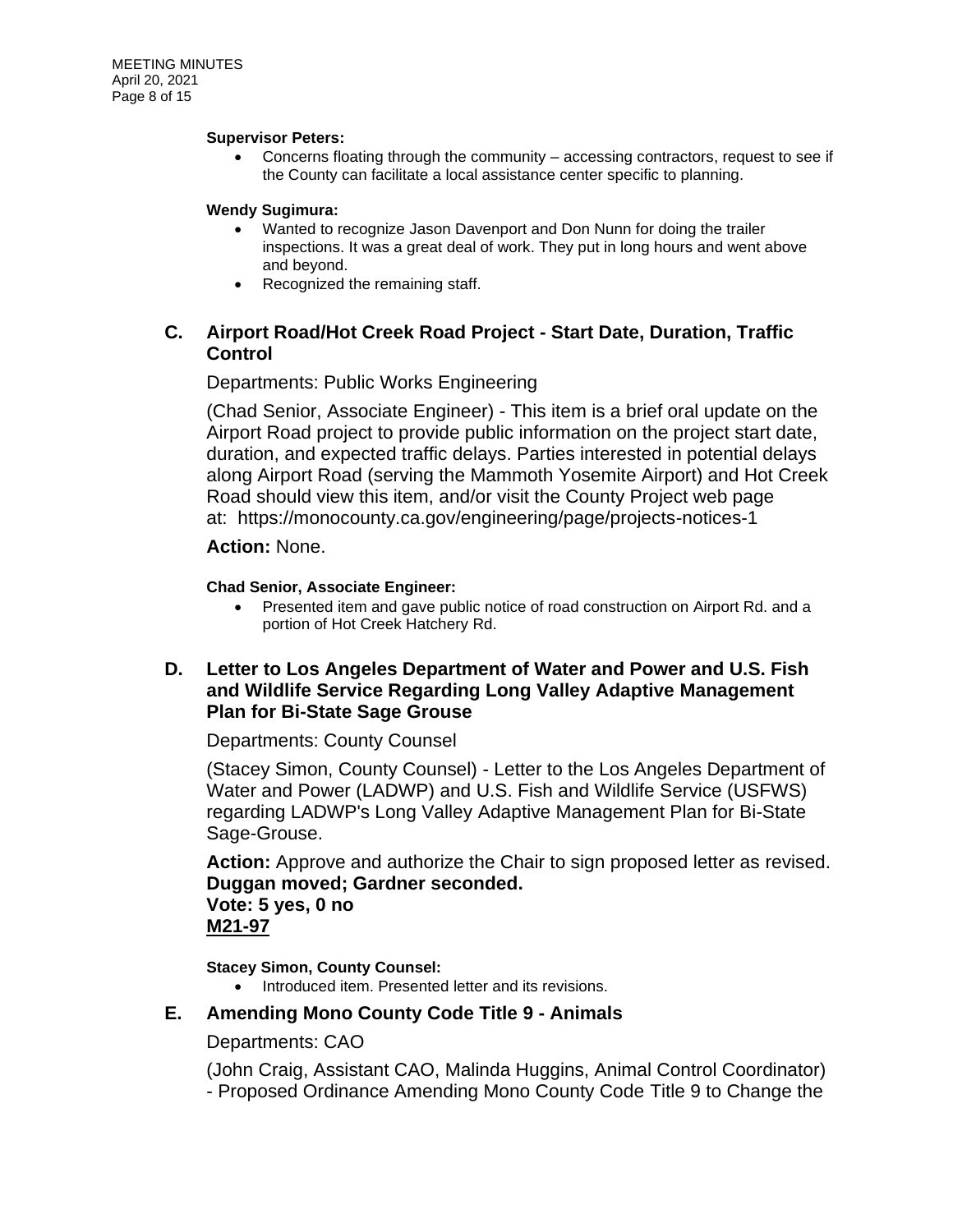Name of the Mono County Department of Animal Control to the Mono County Department of Animal Services and Change the Method by which Dogs are Licensed.

**Action:** Introduce, read title, and waive further reading of proposed ordinance as amended.

**Peters moved; Gardner seconded Vote: 5 yes, 0 no M21-98**

**Malinda Huggins, Animal Control Coordinator:**

• Introduced item.

### **John Craig, Assistant CAO:**

• Explained the changes.

### **Stacey Simon:**

- Detailed changes being discussed.
- Red-lined version of code is available on website.
- Recognized Christy Milovich for her work on the project.

# **8. OPPORTUNITY FOR THE PUBLIC TO ADDRESS THE BOARD**

No one spoke.

Moved to Board Reports.

# **9. CLOSED SESSION**

*Closed Session: 11:30 AM Reconvened: 1:02 PM*

No action to report out of Closed Session.

Item 9c was postponed to May 4.

# **A. Closed Session - Labor Negotiations**

CONFERENCE WITH LABOR NEGOTIATORS. Government Code Section 54957.6. Agency designated representative(s): Bob Lawton, Stacey Simon, Janet Dutcher, Dave Wilbrecht, and Anne Frievalt. Employee Organization(s): Mono County Sheriff's Officers Association (aka Deputy Sheriff's Association), Local 39 - majority representative of Mono County Public Employees (MCPE) and Deputy Probation Officers Unit (DPOU), Mono County Paramedic Rescue Association (PARA), Mono County Public Safety Officers Association (PSO). Unrepresented employees: All.

# **B. Closed Session - Public Employee Evaluation**

PUBLIC EMPLOYEE PERFORMANCE EVALUATION. Government Code section 54957. Title: County Administrative Officer.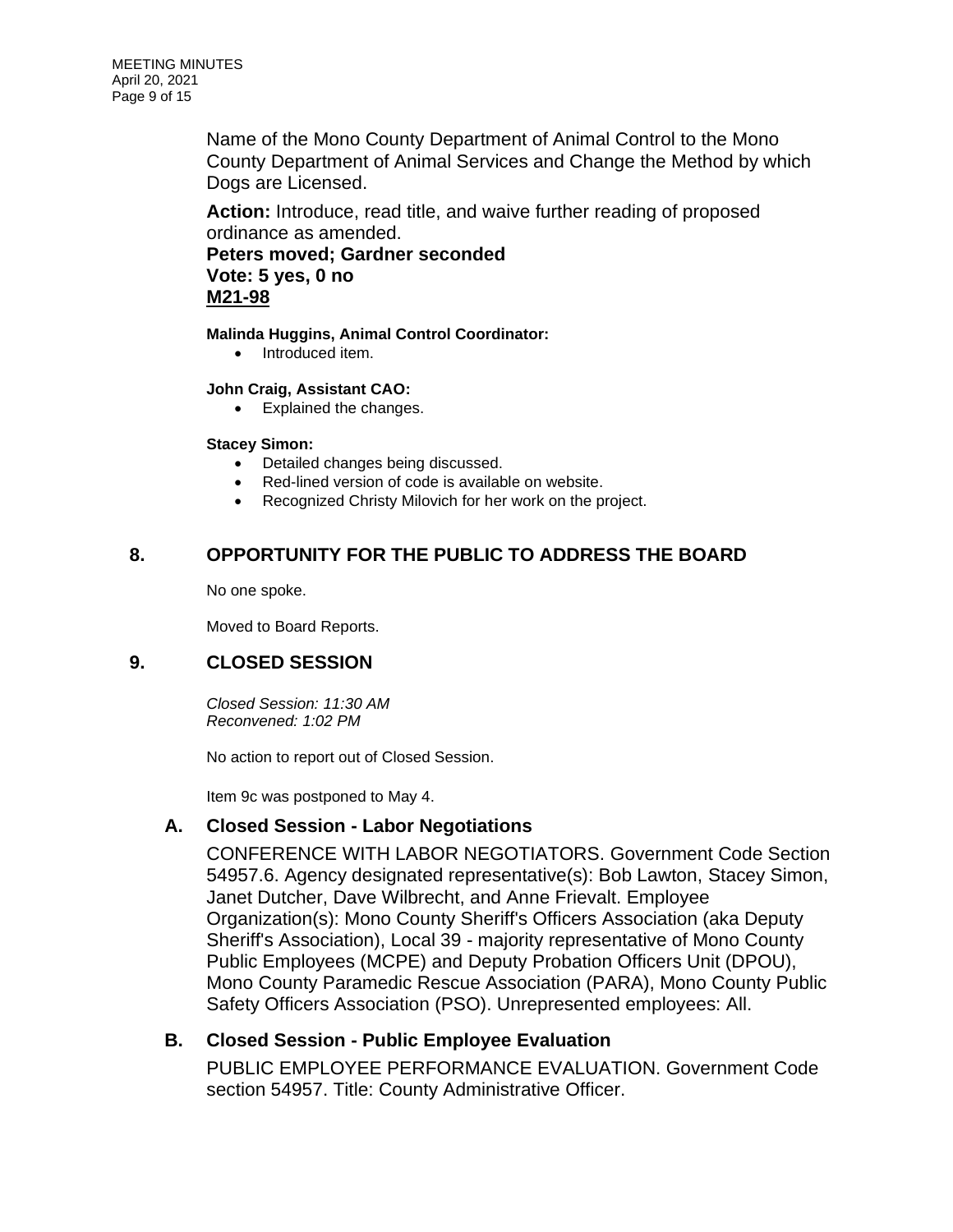# **C. Closed Session - Initiation of Litigation**

CONFERENCE WITH LEGAL COUNSEL – ANTICIPATED LITIGATION. Initiation of litigation pursuant to paragraph (4) of subdivision (d) of Government Code section 54956.9. Number of potential cases: one.

# **THE AFTERNOON SESSION WILL RECONVENE NO EARLIER THAN 1:00 P.M.**

# **10. OPPORTUNITY FOR THE PUBLIC TO ADDRESS THE BOARD**

No one spoke.

# **11. REGULAR AGENDA - AFTERNOON**

## **A. PUBLIC HEARING: Consideration of Tioga Inn Specific Plan Amendment #3**

Departments: Community Development

PUBLIC HEARING: 1:00 PM (4 hours)

(Wendy Sugimura, Gerry LeFrancois) - Public hearing regarding Tioga Inn Specific Plan Amendment to amend the 1993 Tioga Inn Specific Plan (1993 Specific Plan and EIR) located at 22, 133, and 254 Vista Point Road in Lee Vining and consisting of four parcels (APN 021- 080-014, -025, -026 & - 027). The Specific Plan Amendment proposes up to 150 new workforce housing bedrooms in up to 100 new units, a third gas-pump island with overhead canopy, additional parking to accommodate on-site guest vehicles as well as a general-use park-and-ride facility and bus parking for Yosemite transit vehicles, a new package wastewater treatment system tied to a new subsurface drip irrigation system, replacement of the existing water storage tank with a new tank of the same size in the same area, a new 30,000-gallon on-site propane tank (eventually replacing the existing five on-site tanks), modification to the boundaries and acreage of designated open space, and modification of parcel boundaries. The 1993 approvals, which include a two-story, 120-room hotel and full-service restaurant on the site, remain in effect regardless of whether the Proposed Amendment is approved.

# **Action:**

1) Receive staff report and presentation, hold public hearing, and receive public testimony on the Tioga Inn Specific Plan Amendment #3 ("Project") and Alternative #7-Hybrid Plan ("Preferred Alternative") (Attachment 1).

# **Option 1: Approve the Project and Preferred Alternative #7 or with Further Modifications.**

Adopt proposed Resolution (Attachment 2): 1) adopting the Mitigation Monitoring and Reporting Program as recommended by the Planning Commission as revised, or with further modifications; and 2) making the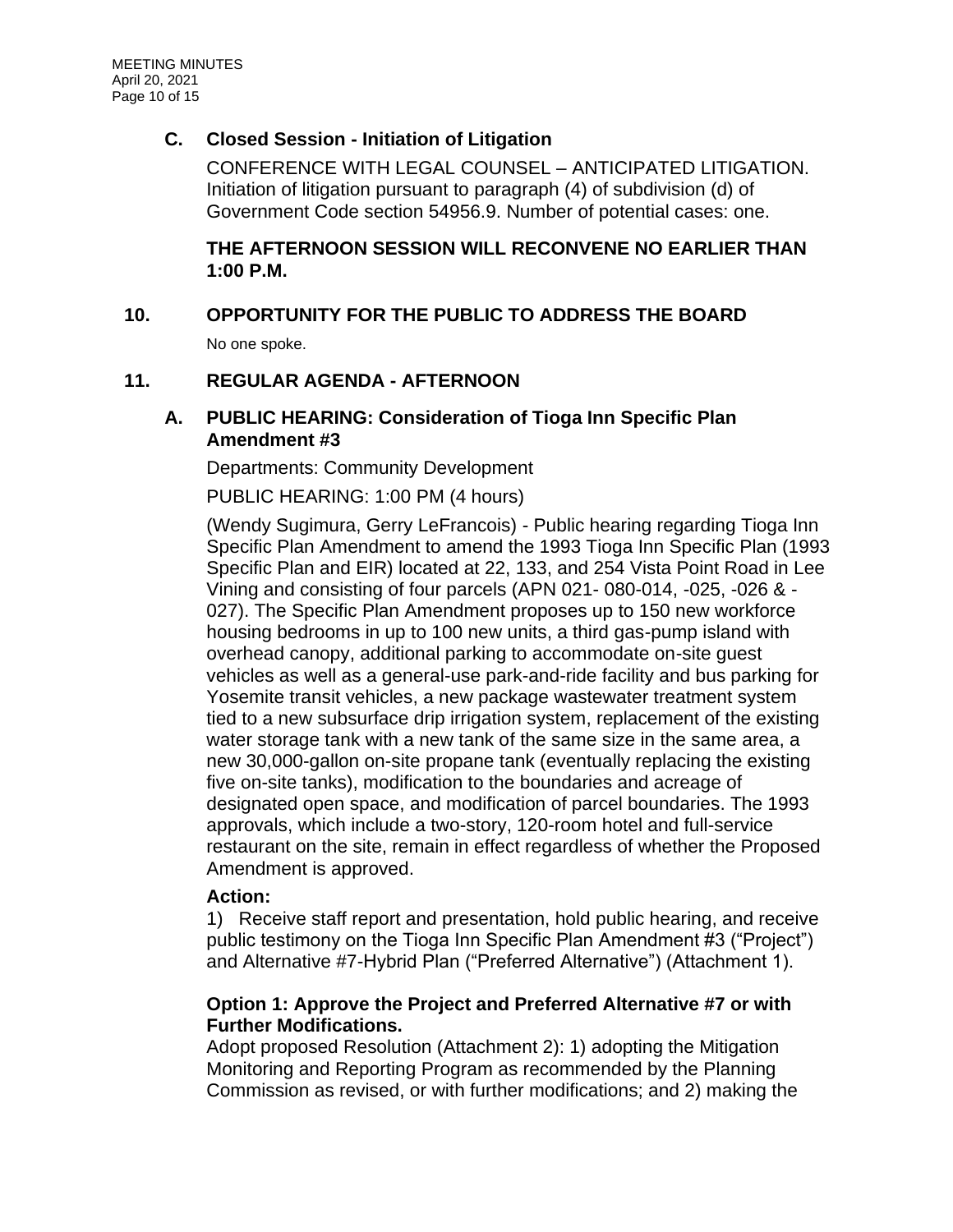MEETING MINUTES April 20, 2021 Page 11 of 15

> required findings and approving the Project (Preferred Alternative #7) as presented or with further modifications. Direct staff to file a Notice of Determination pursuant to the California Environmental Quality Act.

### **Option 2 – Deny the Project.**

Determine that the unavoidable environmental impacts and risks identified in the Final Subsequent Environmental Impact Report (FSEIR) for the project are not outweighed by the economic, legal, social, technological, or other benefits of the project and deny the project. Additionally, the Board may determine that one or more of the Specific Plan findings in the proposed Resolution cannot be made.

### **Option 3 – Continue the Public Hearing.**

Set a new date and time for a continued public hearing and provide specific direction to staff about actions to take prior to the Board considering the project. Based on currently known Board meeting capacity, the recommendation is for May 11 or May 18 at 1:00 pm.

#### **Supervisor Corless:**

• Recused herself because her family is an owner of the Tioga Pass Resort and some of the employees of the Resort are housed at the Tioga Inn property, thereby creating a financial conflict of interest.

*Public hearing opened: 1:05 PM* 

### **Wendy Sugimura, Community Development Director:**

- Introduced item.
- Went through PPT Presentation.

#### **Dennis Domaille, Applicant**

- This project is about providing much needed housing.
- Read from communication between Megan Mullowney, Acting District Ranger, and his wife Jane, asking about available housing.

### **Public Comment:**

Geoff McQuilkin Winter King, Attorney from the firm representing the Mono Lake Committee Margaret Eissler Gary Nelson Lily Pastel Kris Hohag Marissa Leonard Nora Livingston Paul McFarland Austin Elin Ljung Santiago Escruceria, Lee Vining Fire District Chair Bartshe Miller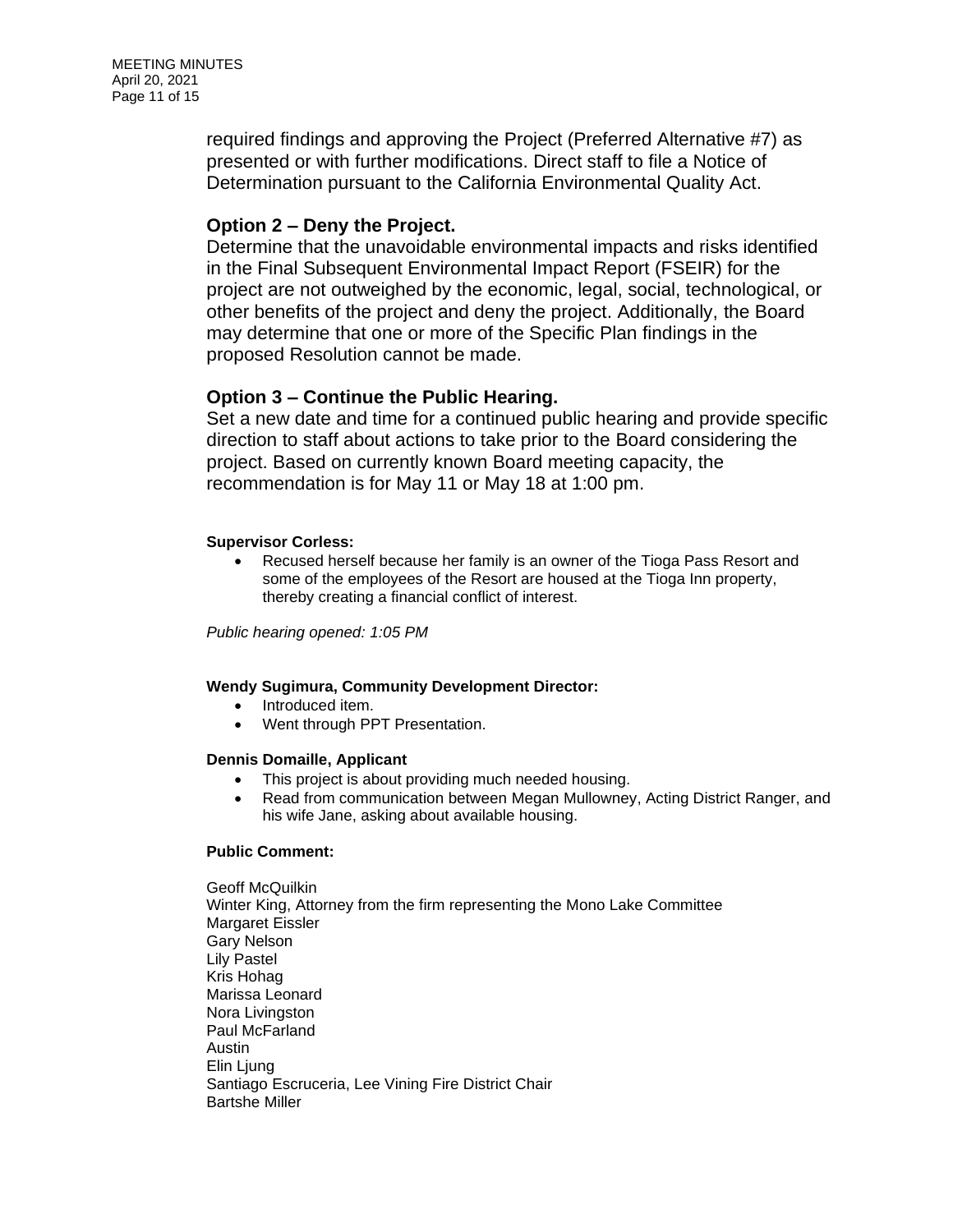MEETING MINUTES April 20, 2021 Page 12 of 15

> Kathy Bancroft Dean Tonenna Janet Carle Andrew Youssef Heidi Torix, Eastern Sierra Unified School District Superintendent Raymond Andrews Dorothy Alther Charlotte Lange

*Public hearing closed: 2:56 PM*

(First Motion) Continue the Public Hearing to May 20, 2021 (Option 3). **Gardner moved; Duggan seconded Vote: 2 yes, 2 no; 1 abstain Motion Failed.**

#### **Supervisor Kreitz:**

- If there were clear objectives it would be easier to support continuing. Requests are at time vague, and others they are not achievable. The EIR cannot be opened again.
- 2 Yes (Gardner, Duggan); 2 No (Peters, Kreitz)

### (Second Motion)

Adopt proposed Resolution (Attachment 2): 1) adopting the Mitigation Monitoring and Reporting Program as recommended by the Planning Commission as further revised; and 2) making the required findings and approving the Project (Preferred Alternative #7) as presented or with further modifications. Direct staff to file a Notice of Determination pursuant to the California Environmental Quality Act; and, 3) Defense and indemnification as set forth in paragraph 8 of the County's "Agreement for the Provision of Project Evaluation, Environmental Review, and Processing Services," which has been signed by the applicant, is required; and, 4) If desired, the Kutzadika'a Tribe may extend an invitation to the applicant to meet and consider measures to address the Tribe's concerns, and the applicant shall accept. Any agreement(s) submitted to the County within six months of the approval of the Tioga Inn Specific Plan Amendment #3 that is/are (1) legal, (2) within the County's jurisdictional authority, (3) signed by both the Tribe and applicant, and (4) do not result in changes to the project that would require additional environmental review shall be retroactively incorporated into and enforceable through the approved Specific Plan; and, (4) any gate(s) installed on the emergency egress road shall be designed as a break-away gate to ensure locks do not impede egress access.

# **Peters moved; Kreitz seconded**

# **Vote: 2 yes, 2 no; 1 abstain**

### **Motion Failed.**

**Supervisor Gardner:**

• Opposes the motion. The sovereign nation deserves special treatment. The Board has an obligation to reach out to them and to go a step further.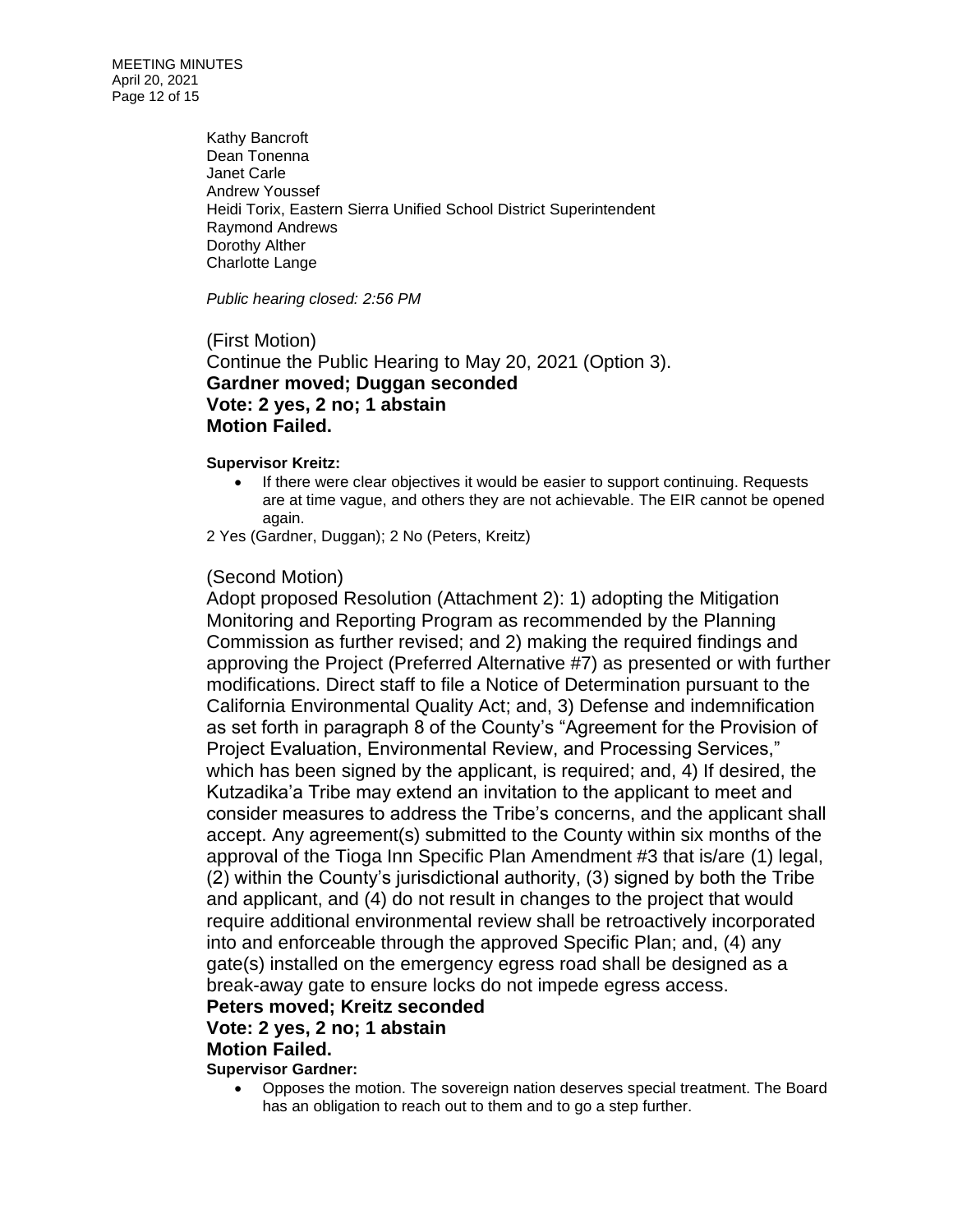2 yes (Peters, Kreitz); 2 no (Gardner, Duggan)

## (Third Motion)

Determine that the unavoidable environmental impacts and risks identified in the Final Subsequent Environmental Impact Report (FSEIR) for the project are not outweighed by the economic, legal, social, technological, or other benefits of the project and deny the project. Additionally, the Board may determine that one or more of the Specific Plan findings in the proposed Resolution cannot be made.

# **Gardner moved; Duggan seconded Vote: 2 yes, 2 no; 1 abstain Motion Failed.**

2 Yes (Gardner, Duggan); 2 No (Kreitz, Peters)

### (Fourth Motion)

Continue the hearing to a date not specified.

**Gardner moved; Duggan seconded Vote: 2 yes, 2 no; 1 abstain Motion Failed.**

2 Yes (Gardner, Duggan); 2 No (Kreitz, Peters)

Break: 4:00 PM Reconvene: 4:10 PM

Stacey Simon: Confirmed that a split vote operates as a denial.

# **12. BOARD MEMBER REPORTS**

### **Supervisor Corless:**

- Fire prevention/project meetings: Two Regional Forest and Fire Capacity Program-related meetings dealing with upcoming CAL FIRE grant opportunities, one regarding a proposed region-wide wildfire prevention education program and a meeting among Mammoth-area fire agencies to inform about RFFCP and to coordinate efforts. Also attending the monthly Eastern Sierra Climate and Communities Resilience Project (aka Mammoth donut) meeting and heard presentations on other landscape-level forest health projects in California and Arizona, good lessons about the challenges they face.
- Weekly Justice, Equity, Diversity, Inclusion working group meeting: finalizing work program with Dr. Cameron Wedding, looking to bring another update to BOS at last meeting in May.
- Yosemite Area Gateway Coordination Team weekly meeting
- NACo Public Lands Steering Committee meeting
- RCRC planning--looking forward to welcoming RCRC staff to Mammoth later this week.

### **Supervisor Duggan:**

• 15<sup>th</sup>, attended the second session of the Strength in Leadership workshop. Excellent example of managing staff from strength.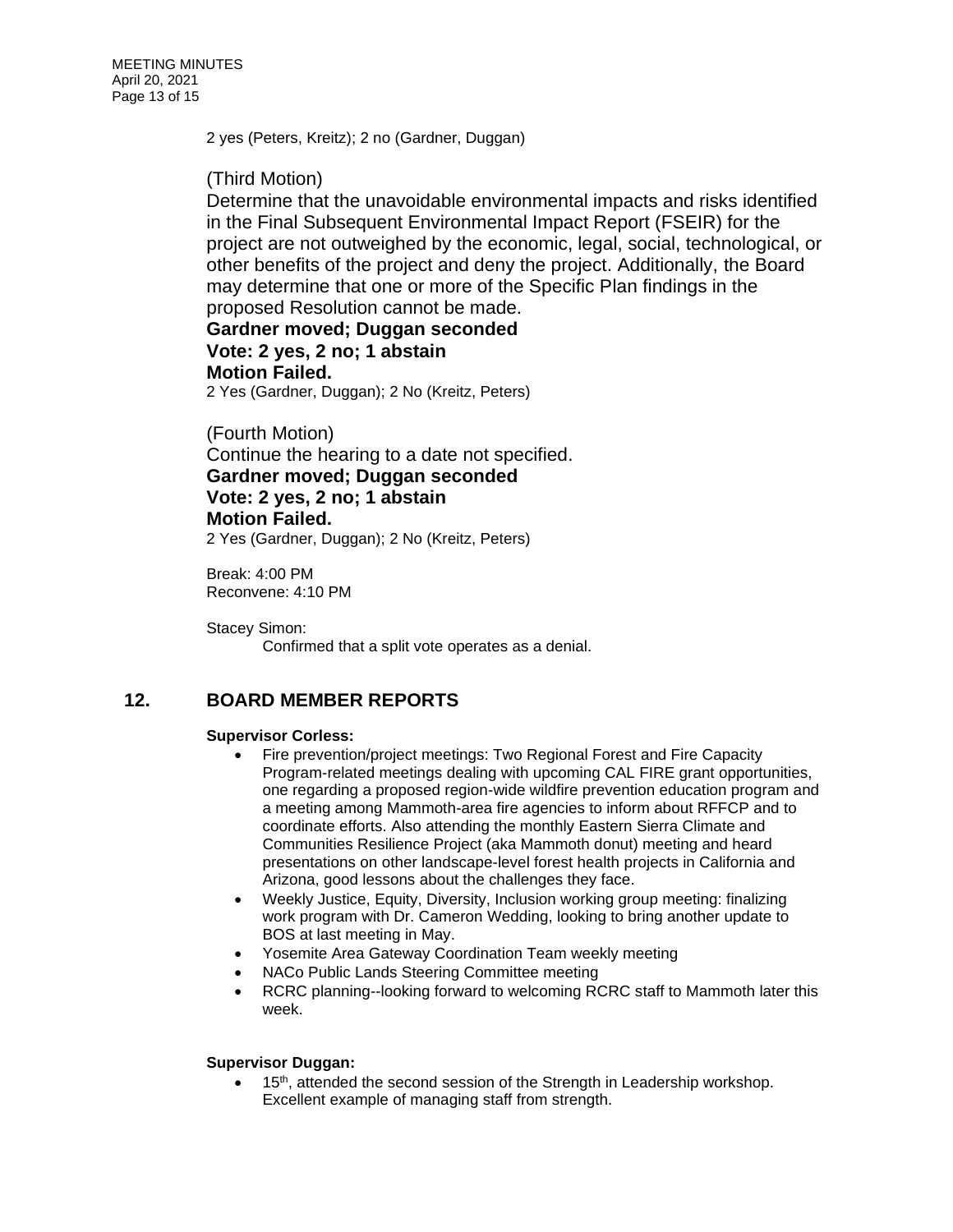- Participated in Mammoth Lakes Tourism and Mammoth Lakes Chamber of Commerce events roundtable.
- Worked with IMACA Executive Director, got an update on a lot of the programs that IMACA is working on.
- Attended the redistricting webinar.
- Met with several residences regarding issues important to District 2.

### **Supervisor Gardner:**

- On Wednesday April 14 I participated in a meeting of the Regional Forest and Fire Capacity Program (RFFCP). We discussed possible grant applications for Eastern Sierra wildfire prevention education and outreach programs.
- Also, on Wednesday the  $14<sup>th</sup>$  I attended the monthly meeting of the Mono Basin RPAC. Topics discussed included the public process for considering discretionary projects and updates on selected pending projects.
- On Wednesday April 14 I attended the weekly meeting of the County Justice, Equity, Diversion, and Inclusion Committee.
- On Thursday April 15 I participated in several meetings. These included:
	- o A meeting with the Dispersed Camping subcommittee leads on the status of their action plans;
	- o A meeting with the Eastern Sierra Climate and Communities Resilience Project (ESCCRP). We heard from a panel of speakers about successful land restoration projects across the West;
	- o A Town Hall meeting with our US House Representative Jay Obernolte; and
	- o A meeting with June Lake residents about proposed projects in the community.
- On Friday, April 16 I again participated several meetings and briefings. These included:
	- o A NACO briefing with US Secretary of Agriculture Tom Vilsack about the proposed Infrastructure or American Jobs Act. This legislation, if enacted by the Congress, could provide funds for many Mono County projects, including broadband, water and sewer systems, transportation, and housing. Especially interesting for us is a provision that would support development of biomass facilities.
	- o A NACO Public Lands Committee meeting. We received an update on several pending items of legislation and reviewed briefings between NACO and the Biden Administration.
	- $\circ$  A briefing on California Redistricting from CSAC and RCRC. This was very useful in providing information about the upcoming process.
	- o A meeting of the Yosemite Area Recreation Task Force. This meeting provided informative updates from several different agencies about preparation for their spring and summer tourist seasons.
	- $\circ$  A tour with our CAO Bob Lawton of the June Lake and Lee Vining areas. I appreciate CAO Lawton's time and willingness to get out into each of our districts.
- Finally, last night I led a meeting in June Lake with SCE representatives to talk about four issues important to the community. These included vegetation management (tree trimming), planned helicopter flights to support work on the Gem Lake valve replacement project, concerns with recently replaced